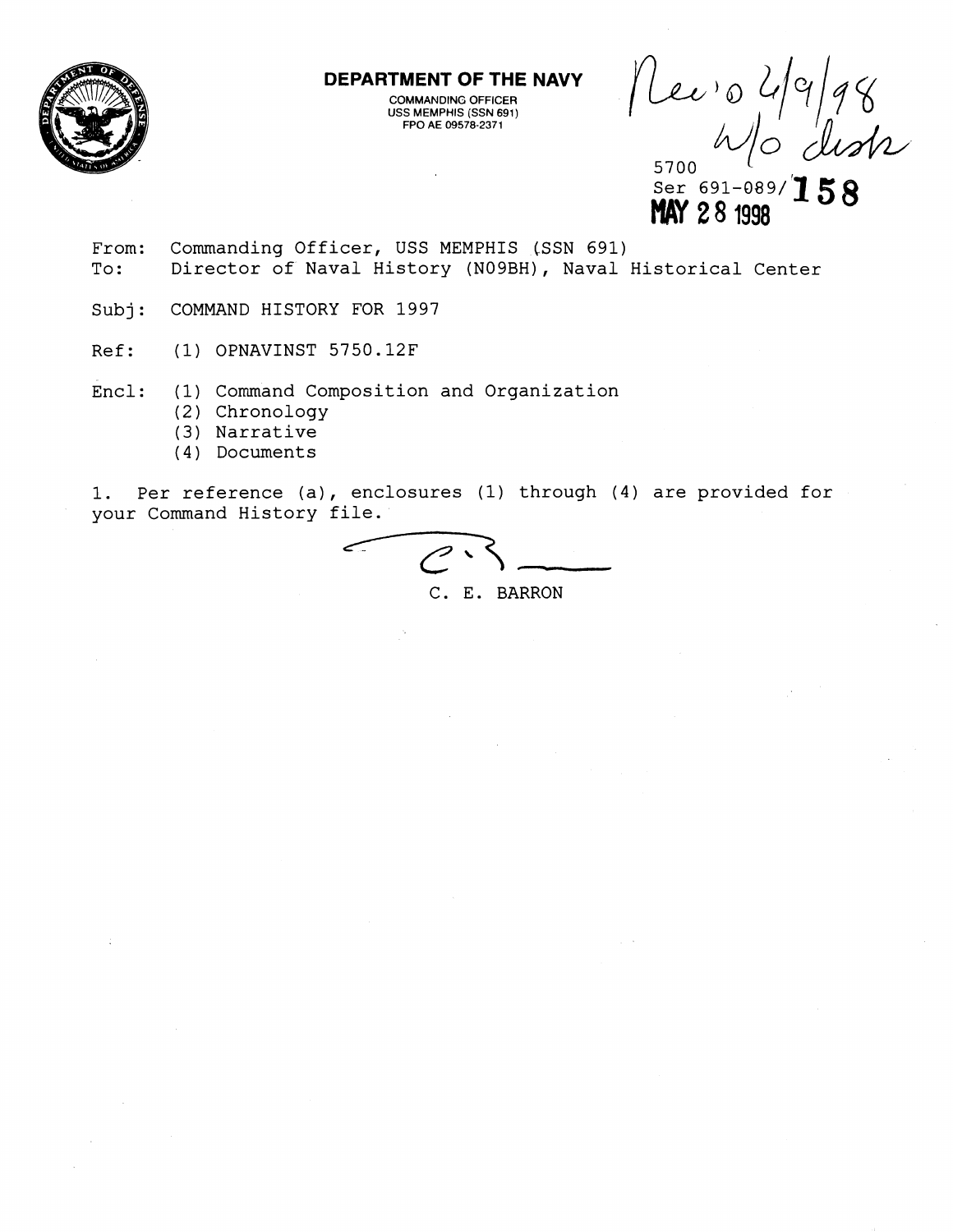## PRIMARY DUTY ASSIGNMENTS

Commanding Officer Executive Officer

Chief of the Boat Training Coordinators

Leading Yeoman Maintenance, Material and Management (3M) Coordinator

Navigator/Operations Officer

Asst Operations Officer Operations Department Enlisted Advisor Assistant Navigator Navigation Division LPO Communications Officer Communications Division LPO

Combat Systems Officer

Combat Systems LCPO Fire Control Division LPO Torpedo Division LPO First Lieutenant Deck Division Leading Petty Officer Sonar Division Leading Petty Officer

Engineer Officer

Engineering Department Enlisted Advisor Main Propulsion Assistant Machinery Division LPO Electrical Officer Electrical Division LPO Reactor Controls Assistant Reactor Controls Division LPO Damage Control Assistant Auxiliary Division LPO Chemistry/Radiological Controls Asst Leading Engineering Laboratory Technician CDR C. E. BARRON LCDR K. F. KELLY



 $LT$ MMC | LTJG MM1